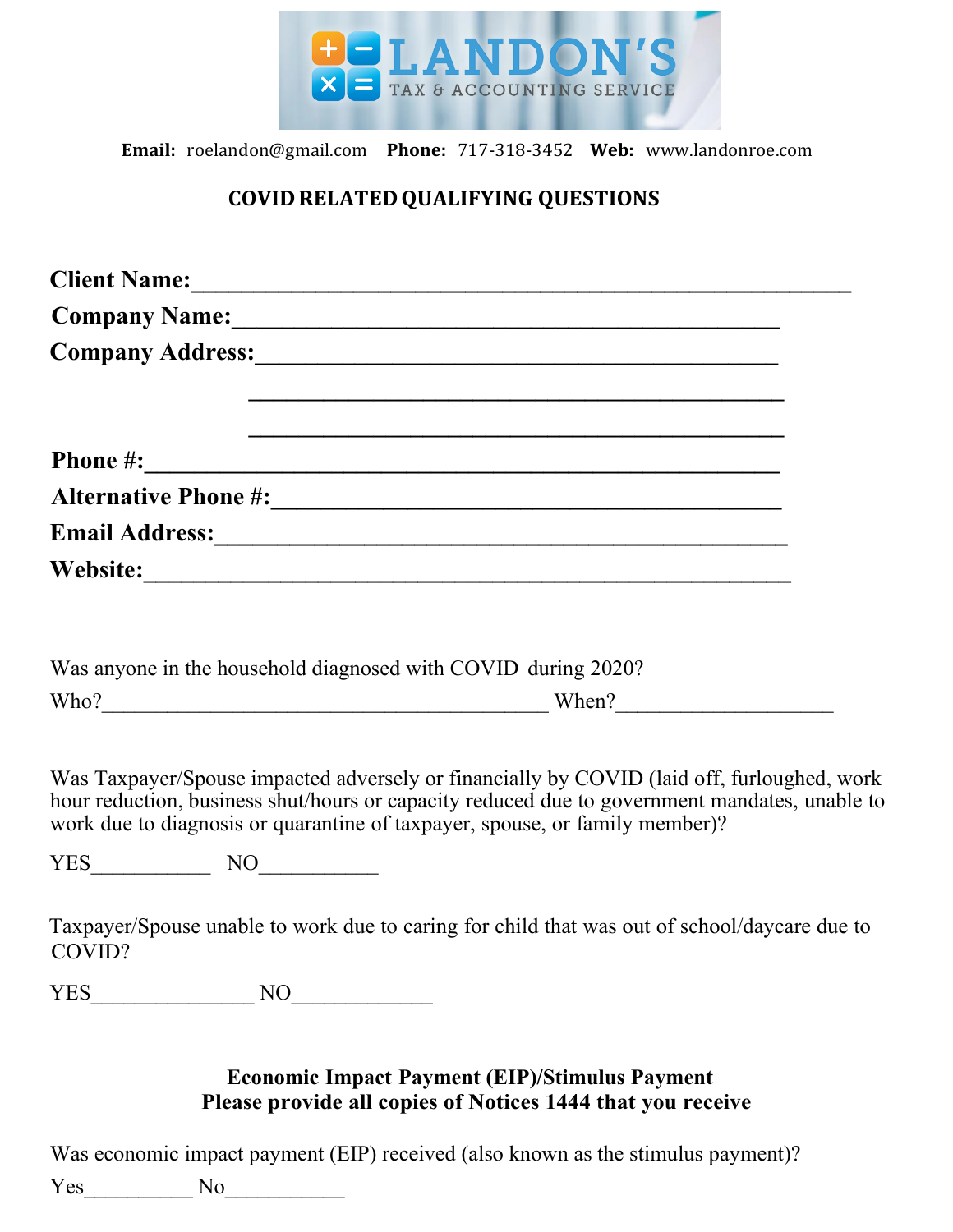Was taxpayer or spouse (if married) a member of US Armed Forces in 2020:

Yes No

## **Pension, IRA, and Annuity Distributions**

#### **Please provide all copies of Form 1099-R that you receive that were COVID-related distributions**

| T/S | <b>Issued by</b> | <b>Distribution Amount</b> |
|-----|------------------|----------------------------|
|     |                  |                            |
|     |                  |                            |
|     |                  |                            |
|     |                  |                            |
|     |                  |                            |
|     |                  |                            |
|     |                  |                            |
|     |                  |                            |
|     |                  |                            |
|     |                  |                            |

Do you wish to spread the income from the pension distribution over three years (2020-2022) or include all on 2020 return?

Yes\_\_\_\_\_\_\_\_\_\_\_\_\_\_\_\_\_\_ No\_\_\_\_\_\_\_\_\_\_\_\_\_\_

Would you like your tax professional to estimate options for these alternatives?

Yes \_\_\_\_\_\_\_\_\_\_\_\_\_ No

**If yes**, please provide an estimate of what you think your income for 2021 and 2022 will be in comparison to 2020:

Do you plan on re contributing any of this distribution before 12/31/2022?

Yes\_\_\_\_\_\_\_\_\_\_\_\_\_\_No\_\_\_\_\_\_\_\_\_\_\_\_\_\_\_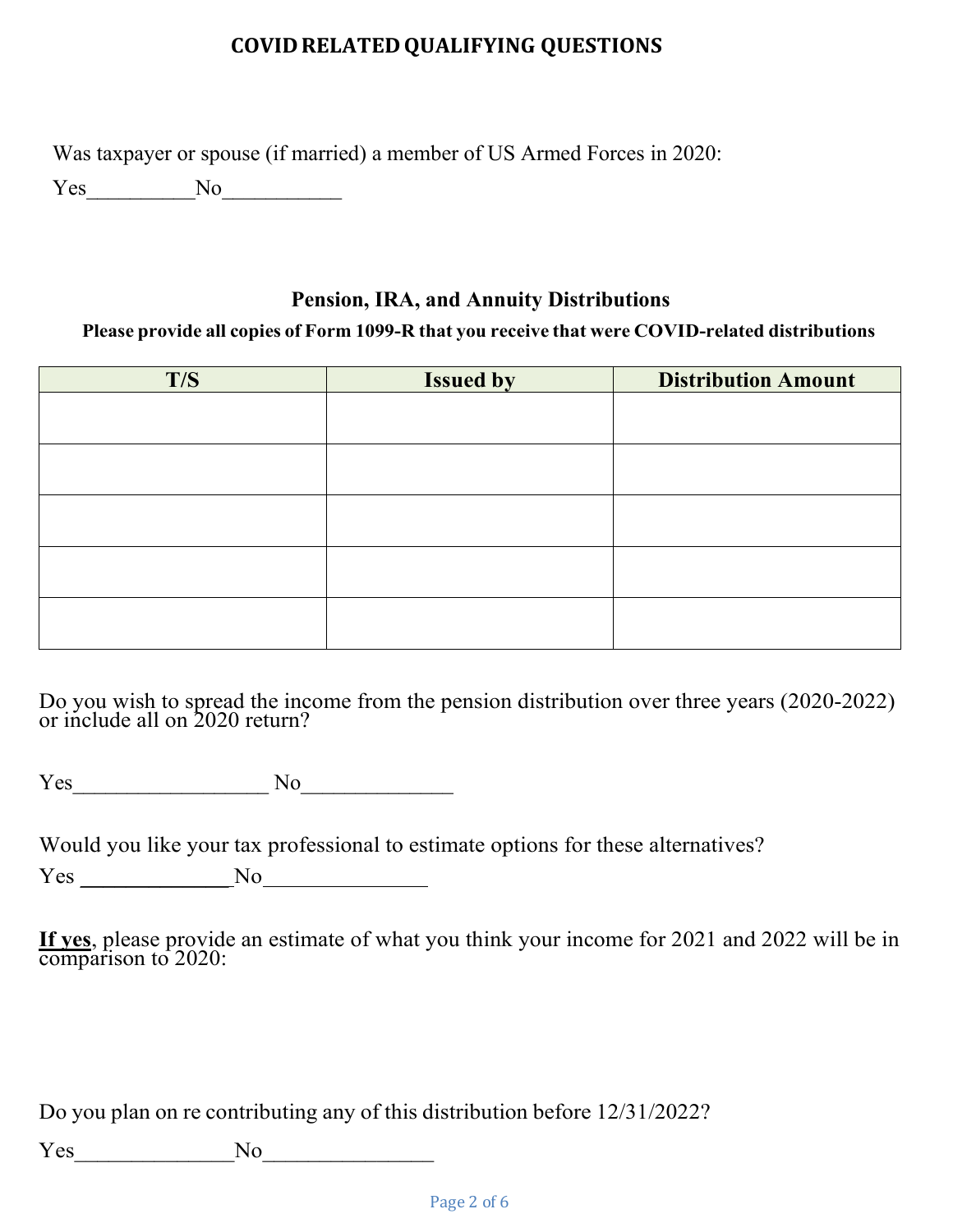#### **UnemploymentIncome/Paid Sick Leave/Emergency Family Leave (Please provide copies of Form 1099-G from you state)**

Did the Taxpayer or Spouse receive any federal or state unemployment benefits due to COVID?

Yes No

Did the Taxpayer or Spouse receive any COVID related paid sick leave or emergency family leave benefits?

Yes No

If self-employed, was the Taxpayer or Spouse unable to work due to actually being diagnosed with COVID?

Yes No  $\qquad \qquad$  No  $\qquad \qquad$  # of Days

If self-employed, was the Taxpayer/Spouse unable to work due to caring for a family member diagnosed with COVID?

Yes No  $\#$  of days

If self-employed, was the Taxpayer/Spouse unable to work due to caring for a child not able to go to school/daycare?

 $Yes$  No  $\longrightarrow$  # of days  $\longrightarrow$ 

## **Paid Sick Leave/Emergency Family Leave - For Employers Please Provide your Form 941 and Form 7200**

Did the business pay any employees COVID related paid sick leave or emergency family leave benefits?

Yes No  $\#$  of days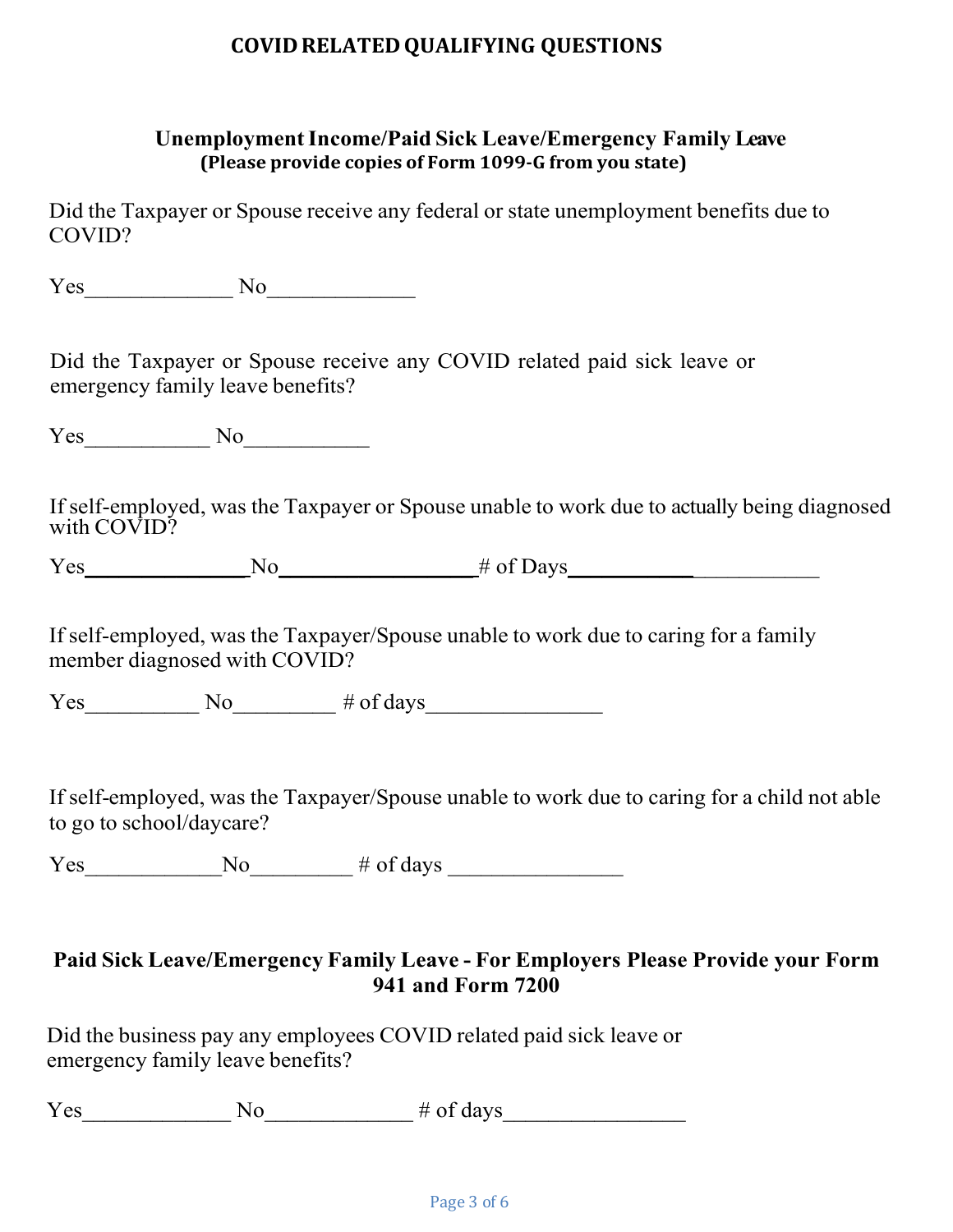| Was the Employee unable to work due to being actually diagnosed with |  |
|----------------------------------------------------------------------|--|
| COVID?                                                               |  |

 $Yes$  No  $\qquad \qquad \text{No}$   $\qquad \qquad \# \text{ of days}$ 

Was the Employee unable to work due to caring for a family member diagnosed with COVID?

 $Yes \qquad No \qquad No \qquad \qquad # of days$ 

Was the Employee unable work to due to caring for a child not able to go to school/daycare?

 $Yes$  No No  $\qquad \qquad \qquad$  # of days  $\qquad \qquad$ 

#### **PAYCHECK PROTECTION PROGRAM LOANS (PPP) Include a copy of applications for loans and forgiveness and all correspondence**

| How much?                                                                         |     |  |
|-----------------------------------------------------------------------------------|-----|--|
| Have you applied for forgiveness of the loan? Yes_______________No_______________ |     |  |
|                                                                                   |     |  |
| How much was forgiven?                                                            |     |  |
| Provide copies of all forgiveness applications and worksheets                     |     |  |
| Did you apply for a Small Business Association COVID grant/loan?                  |     |  |
| $Yes$ No $No$                                                                     |     |  |
| Were you approved? Yes                                                            | No. |  |

Date was a set of  $\overline{D}$  and  $\overline{D}$  and  $\overline{D}$  are  $\overline{D}$  and  $\overline{D}$  and  $\overline{D}$  are  $\overline{D}$  and  $\overline{D}$  are  $\overline{D}$  and  $\overline{D}$  are  $\overline{D}$  and  $\overline{D}$  and  $\overline{D}$  are  $\overline{D}$  and  $\overline{D}$  and  $\overline{D}$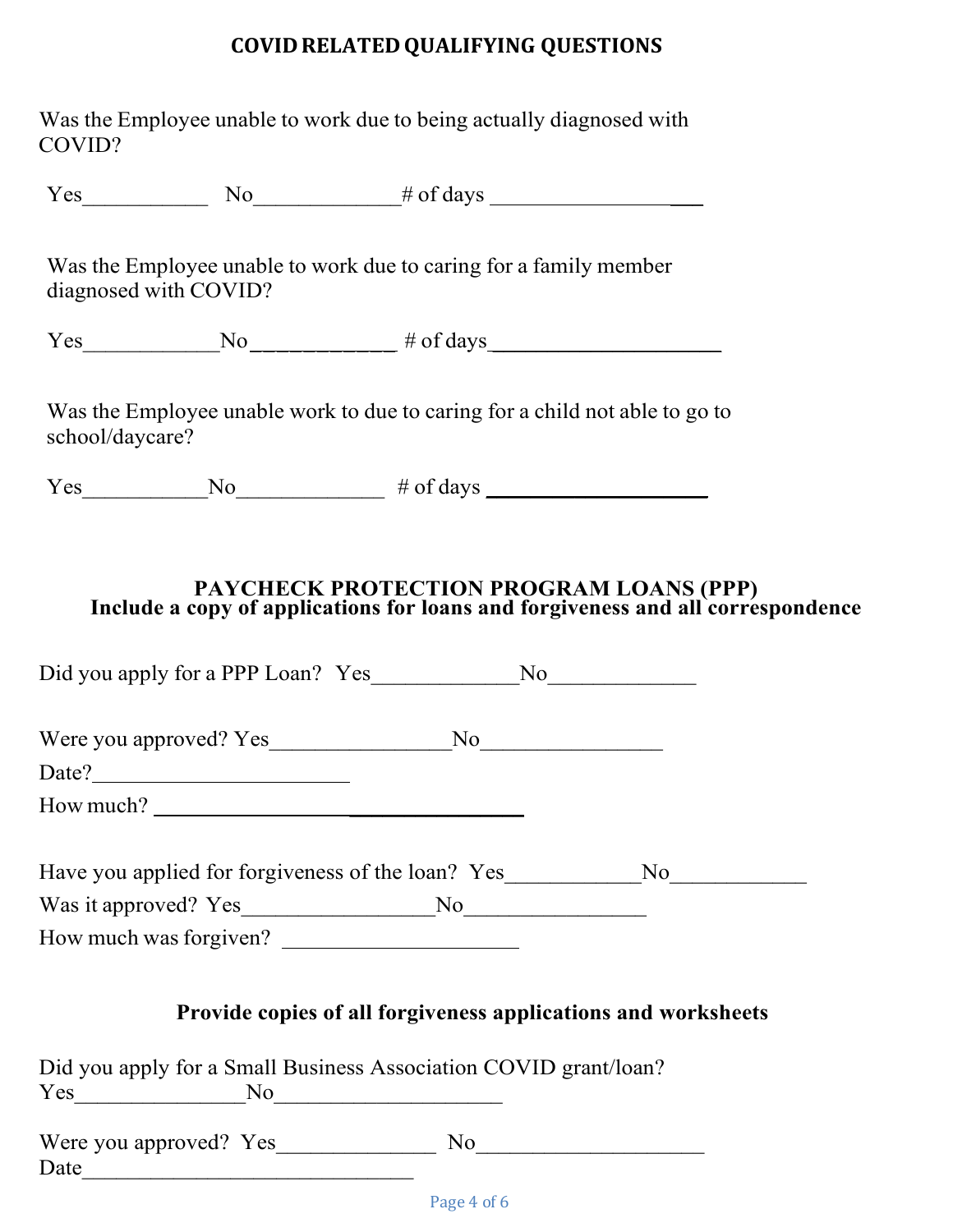|                        | If Approved how much did you receive in SBA Grants? ____________________________                                                                          |  |
|------------------------|-----------------------------------------------------------------------------------------------------------------------------------------------------------|--|
|                        | If Approved how much did you receive in SBA COVID Loans?                                                                                                  |  |
|                        | Did you or a family member use funds from a Health Savings Account (HSA) for COVID<br>related expenses, including testing?                                |  |
|                        |                                                                                                                                                           |  |
| original deadlines?    | Did you take advantage of the extensions to file/pay taxes after the                                                                                      |  |
|                        | $Yes$ No No                                                                                                                                               |  |
|                        | If so, when were your 2019 tax returns filed?                                                                                                             |  |
|                        |                                                                                                                                                           |  |
| extended due to COVID? | If yes to extended payments, when was your tax liability paid? _________________<br>Did you have a matter before the IRS for exam or collections that was |  |
|                        | $Yes$ No $No$                                                                                                                                             |  |
|                        | Is anyone assisting you with this matter already?                                                                                                         |  |
|                        | $Yes$ No $No$                                                                                                                                             |  |
|                        | If no, would you like a free consultation?                                                                                                                |  |
|                        | $Yes$ No $No$                                                                                                                                             |  |
|                        | Did you make any charitable contributions in 2019? Yes No                                                                                                 |  |